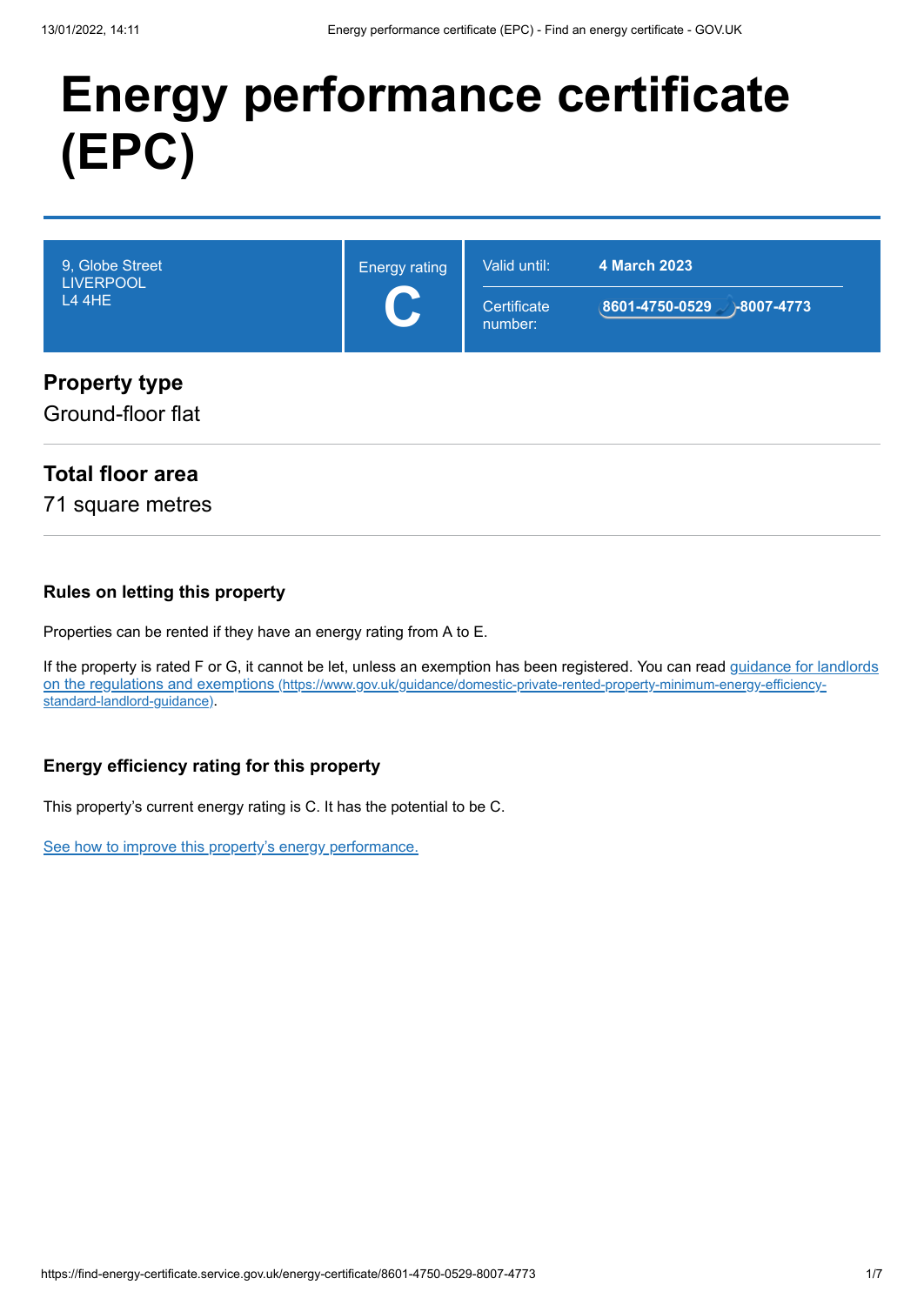| <b>Score</b> | <b>Energy rating</b> |   | <b>Current</b> | <b>Potential</b> |
|--------------|----------------------|---|----------------|------------------|
| $92 +$       |                      |   |                |                  |
| 81-91        | В                    |   |                |                  |
| 69-80        | C.                   |   | 71   C         | 79   C           |
| 55-68        |                      |   |                |                  |
| 39-54        |                      | Е |                |                  |
| $21 - 38$    |                      | F |                |                  |
| $1 - 20$     |                      |   |                |                  |

The graph shows this property's current and potential energy efficiency.

Properties are given a rating from A (most efficient) to G (least efficient).

Properties are also given a score. The higher the number the lower your fuel bills are likely to be.

For properties in England and Wales:

- the average energy rating is D
- the average energy score is 60

#### **Breakdown of property's energy performance**

This section shows the energy performance for features of this property. The assessment does not consider the condition of a feature and how well it is working.

Each feature is assessed as one of the following:

- very good (most efficient)
- good
- average
- poor
- very poor (least efficient)

When the description says "assumed", it means that the feature could not be inspected and an assumption has been made based on the property's age and type.

| <b>Feature</b> | <b>Description</b>              | Rating  |
|----------------|---------------------------------|---------|
| Wall           | Cavity wall, filled cavity      | Good    |
| Window         | Fully double glazed             | Average |
| Main heating   | Boiler and radiators, mains gas | Good    |

https://find-energy-certificate.service.gov.uk/energy-certificate/8601-4750-0529-8007-4773 2/7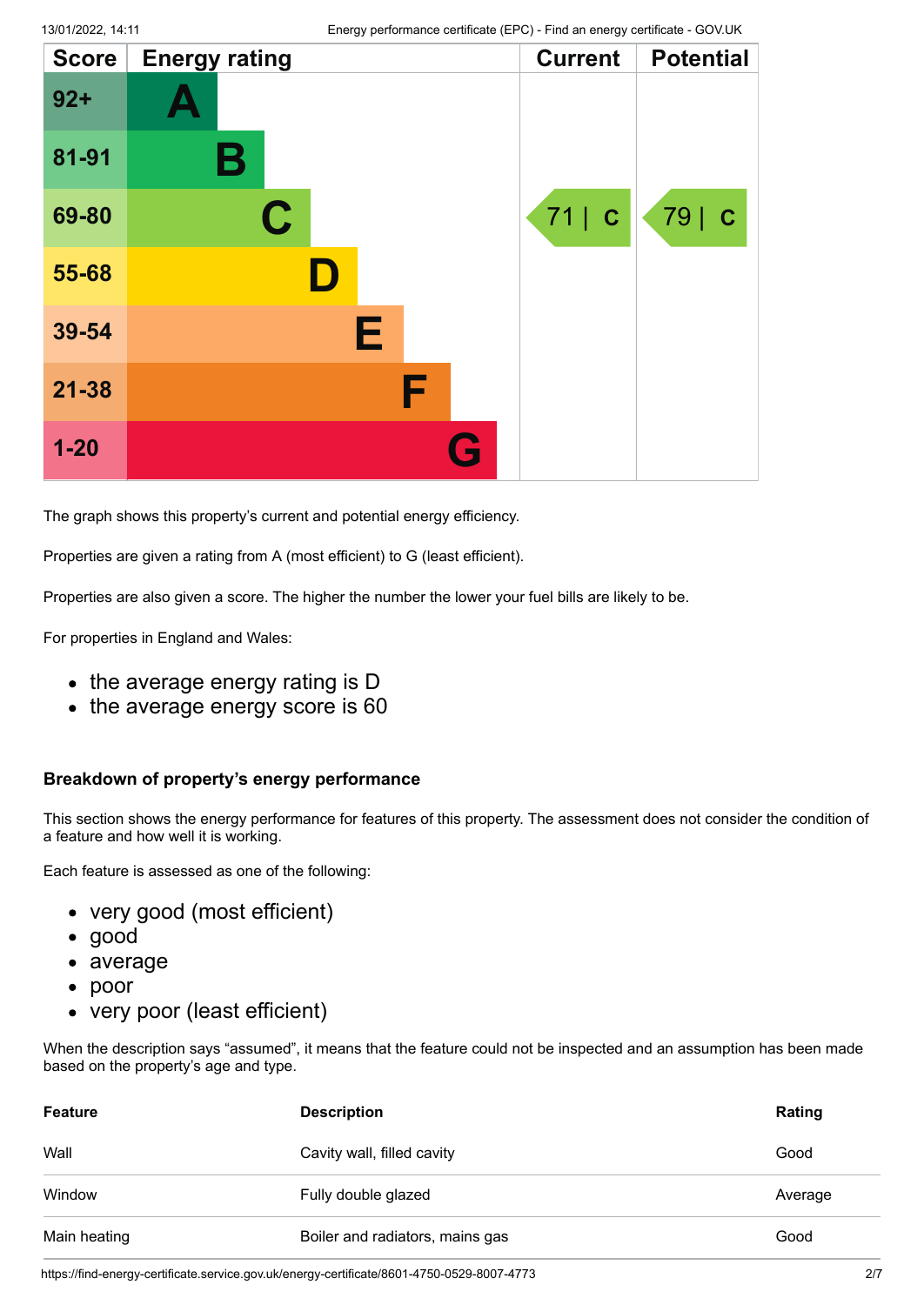13/01/2022, 14:11 Energy performance certificate (EPC) - Find an energy certificate - GOV.UK

| <b>Feature</b>       | <b>Description</b>                   | Rating    |
|----------------------|--------------------------------------|-----------|
| Main heating control | Programmer, room thermostat and TRVs | Good      |
| Hot water            | From main system                     | Good      |
| Lighting             | No low energy lighting               | Very poor |
| Roof                 | (another dwelling above)             | N/A       |
| Floor                | Solid, no insulation (assumed)       | N/A       |
| Secondary heating    | None                                 | N/A       |

### **Primary energy use**

The primary energy use for this property per year is 182 kilowatt hours per square metre (kWh/m2).

What is primary energy use?

#### **Environmental impact of this property**

This property's current environmental impact rating is C. It has the potential to be B.

Properties are rated in a scale from A to G based on how much carbon dioxide (CO2) they produce.

Properties with an A rating produce less CO2 than G rated properties.

#### **An average household produces**

6 tonnes of CO2

#### **This property produces**

#### **This property's potential production**

1.6 tonnes of CO2

2.5 tonnes of CO2

By making the [recommended changes](#page-3-0), you could reduce this property's CO2 emissions by 0.9 tonnes per year. This will help to protect the environment.

Environmental impact ratings are based on assumptions about average occupancy and energy use. They may not reflect how energy is consumed by the people living at the property.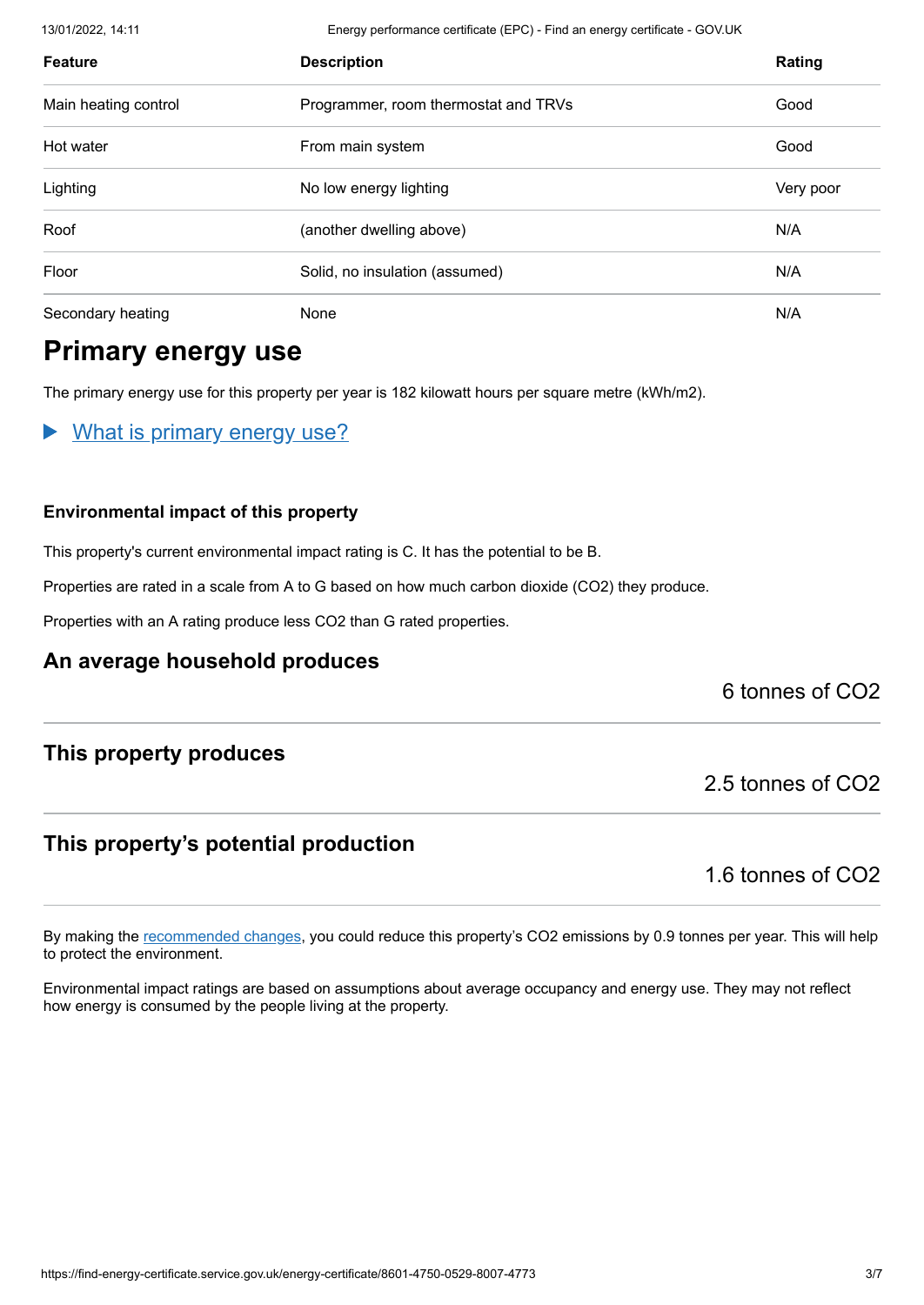#### <span id="page-3-0"></span>**How to improve this property's energy performance**

Making any of the recommended changes will improve this property's energy efficiency.

Potential energy rating **C** If you make all of the recommended changes, this will improve the property's energy rating and score from C (71) to C (79). **Recommendation 1: Floor insulation** Floor insulation **Typical installation cost** £800 - £1,200 **Typical yearly saving** £69.06 What is an energy rating?

**Potential rating after carrying out recommendation 1**

| <b>Recommendation 2: Low energy lighting</b> |  |
|----------------------------------------------|--|
| Low energy lighting                          |  |

| <b>Typical installation cost</b> | £35    |
|----------------------------------|--------|
| <b>Typical yearly saving</b>     |        |
|                                  | £40.02 |
|                                  |        |

### **Potential rating after carrying out recommendations 1 and 2**

## **Recommendation 3: Replace boiler with new condensing boiler**

Condensing boiler

#### **Typical installation cost**

£2,200 - £3,000

76 | C

74 | C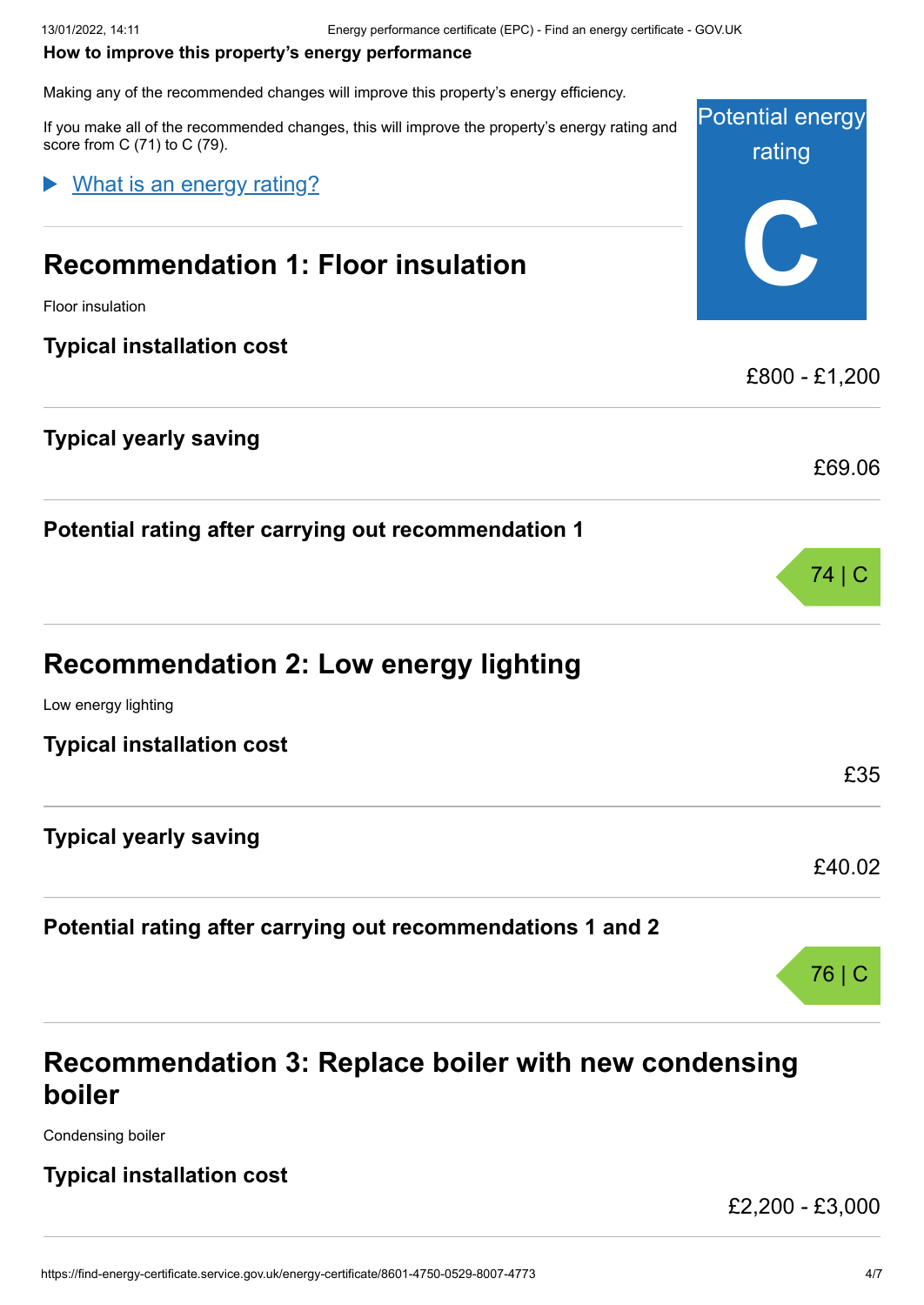#### **Potential rating after carrying out recommendations 1 to 3**



### **Paying for energy improvements**

[Find energy grants and ways to save energy in your home.](https://www.gov.uk/improve-energy-efficiency) (https://www.gov.uk/improve-energy-efficiency)

#### **Estimated energy use and potential savings**

#### **Estimated yearly energy cost for this property**

£598

£167

#### **Potential saving**

The estimated cost shows how much the average household would spend in this property for heating, lighting and hot water. It is not based on how energy is used by the people living at the property.

The estimated saving is based on making all of the recommendations in [how to improve this property's energy performance.](#page-3-0)

For advice on how to reduce your energy bills visit Simple Energy Advice [\(https://www.simpleenergyadvice.org.uk/\)](https://www.simpleenergyadvice.org.uk/).

### **Heating use in this property**

Heating a property usually makes up the majority of energy costs.

#### **Estimated energy used to heat this property**

#### **Space heating**

5250 kWh per year

#### **Water heating**

2020 kWh per year

#### **Potential energy savings by installing insulation**

The assessor did not find any opportunities to save energy by installing insulation in this property.

You might be able to receive Renewable Heat Incentive payments [\(https://www.gov.uk/domestic-renewable-heat-incentive\)](https://www.gov.uk/domestic-renewable-heat-incentive). This will help to reduce carbon emissions by replacing your existing heating system with one that generates renewable heat. The estimated energy required for space and water heating will form the basis of the payments.

#### **Contacting the assessor and accreditation scheme**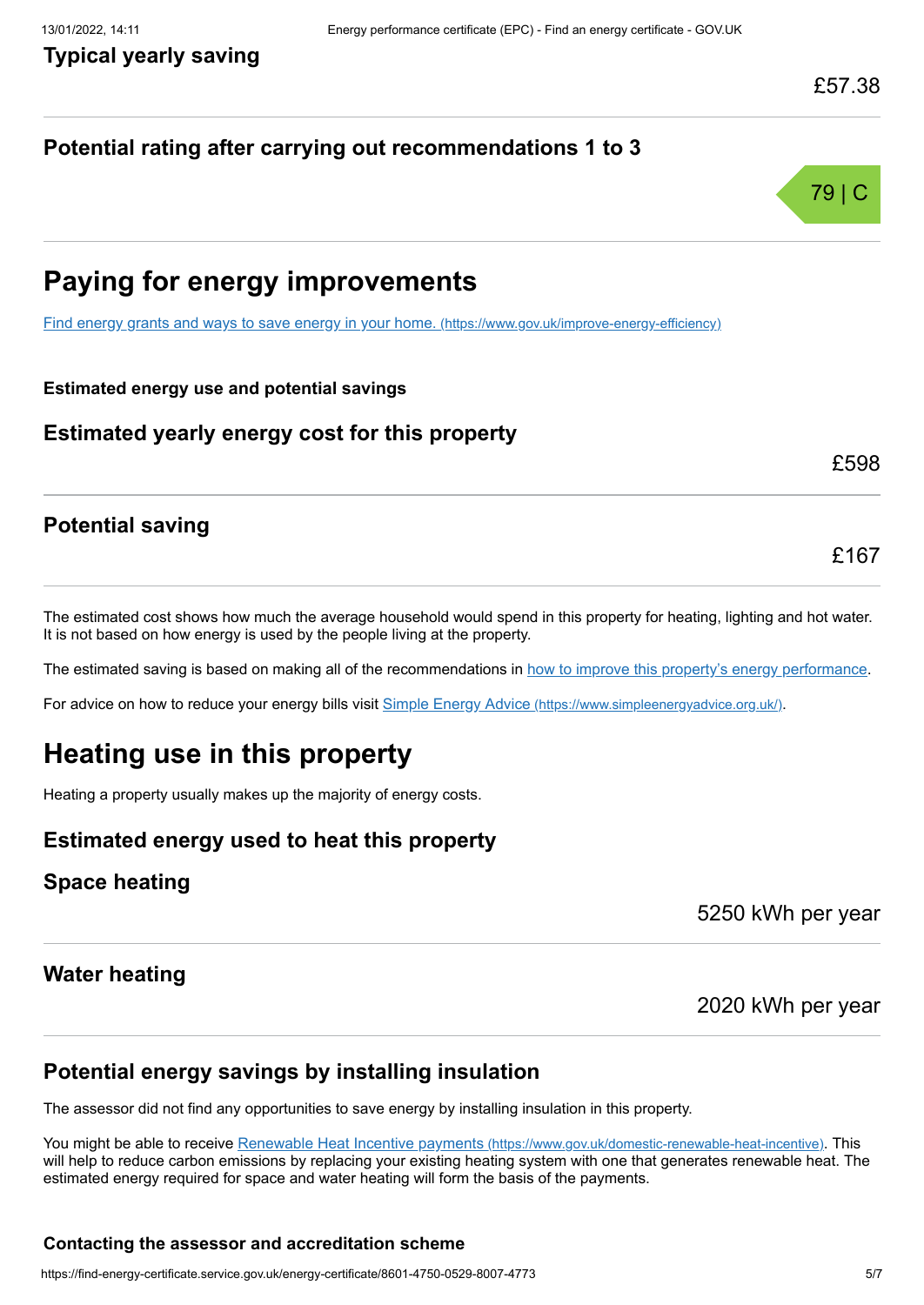This EPC was created by a qualified energy assessor.

If you are unhappy about your property's energy assessment or certificate, you can complain to the assessor directly.

If you are still unhappy after contacting the assessor, you should contact the assessor's accreditation scheme.

Accreditation schemes are appointed by the government to ensure that assessors are qualified to carry out EPC assessments.

### **Assessor contact details**

#### **Assessor's name**

Joe Howard

#### **Telephone**

 $(01519243952)$ 

#### **Email**

[joe@northwestsearches.co.uk](mailto:joe@northwestsearches.co.uk)

### **Accreditation scheme contact details**

#### **Accreditation scheme**

Stroma Certification Ltd

#### **Assessor ID**

STRO003550

#### **Telephone**

 $(0330 124 9660)$ 

#### **Email**

[certification@stroma.com](mailto:certification@stroma.com)

### **Assessment details**

**Assessor's declaration** No related party

#### **Date of assessment**

5 March 2013